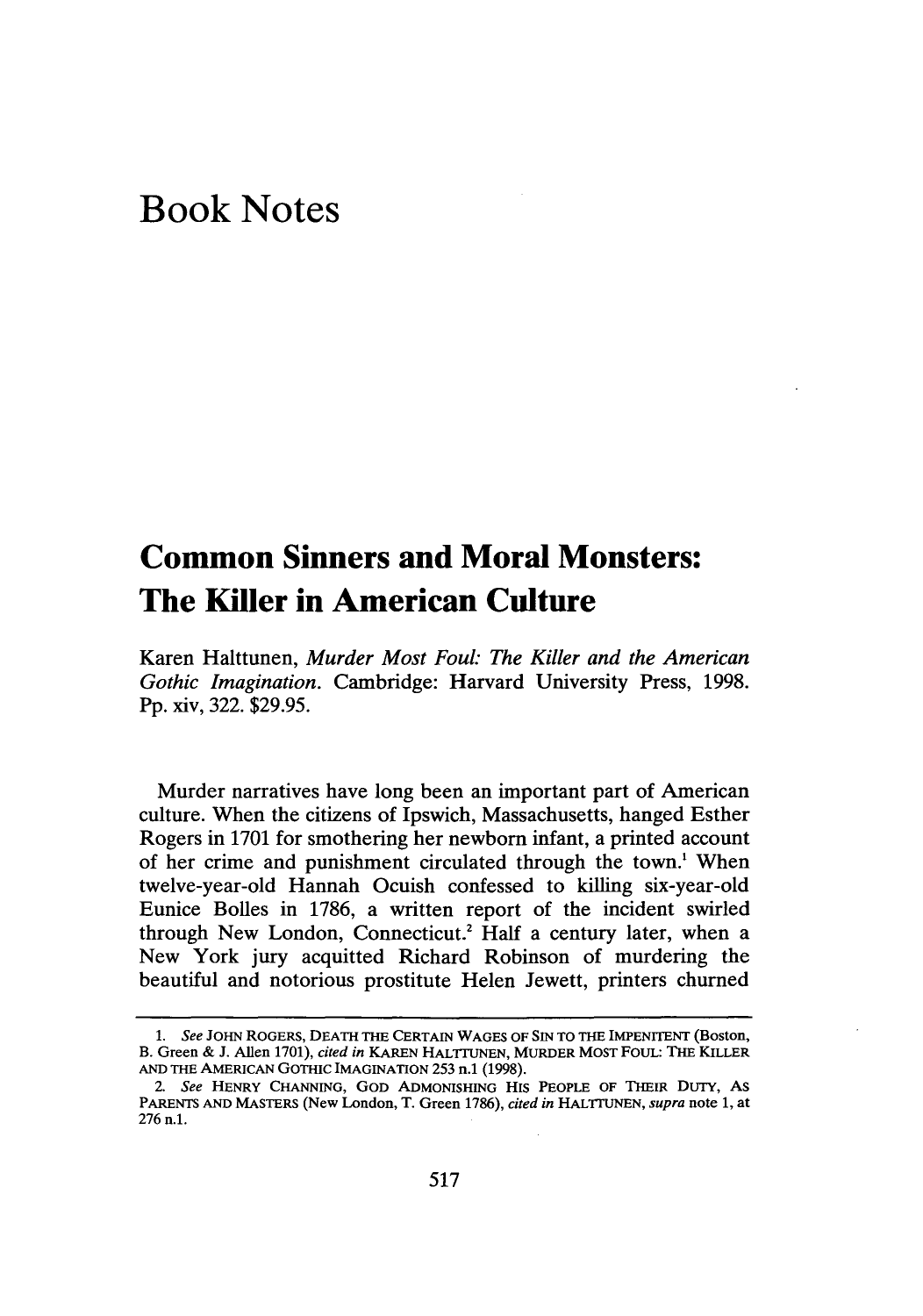out a succession of pamphlets recounting the details of her bloody death.'

Karen Halttunen's lively and engaging *Murder Most Foul: The* Killer and the American Gothic Imagination<sup>4</sup> examines hundreds of such narratives published between the late seventeenth and midnineteenth centuries. Juxtaposing sacred and secular texts, the book charts a crucial transformation in the popular perception of killers. According to Halttunen, Americans initially viewed murder as a sign of universal human depravity. A deeply religious people, they thought of killers as "common sinners" and reacted to them with compassion and concern.' In the late eighteenth and early nineteenth centuries, however, Americans came to view human nature as essentially good and capable of self-control. To protect this liberal Enlightenment faith in human nature, they reconceptualized killers as "moral monsters" and recoiled from them in horror and fear.<sup>6</sup> Skillfully weaving together religious, legal, and literary history, Halttunen develops provocative interpretations of extraordinarily rich sources. Unfortunately, however, she tends to exaggerate the extent to which Americans agreed on the meaning of murder. She gives us a fascinating but flawed analysis of popular responses to evil.

Halttunen begins her study with an examination of execution sermons published in late seventeenth-century New England. Preached by clerics shortly before convicted criminals were put to death, and circulated widely thereafter in printed form, these sermons were a crucial part of early New England's execution ritual. In Halttunen's view, the clergy eagerly seized the opportunity that the sermons presented to shape the public reaction to deadly crime. Steeped in the doctrine of original sin, clerics believed that all crimes sprang from the same source: universal human depravity. In their view, killers were simply "moral representative[s] of all of sinful humanity."<sup>7</sup> In their sermons, therefore, they urged spectators and readers to empathize with killers and to recognize in them their own potential for sin. They strategically focused attention on the state of

*<sup>3.</sup> See* MURDER MOST FOUL! **A** SYNOPSIS OF **SPEECHES** OF **OGDEN HOFFMAN, THOMAS PHENIX, HUGH** MAXWELL, **JUDGE** EDWARDS, **& C. ON** THE TRIAL OF **ROBINSON,** FOR THE MURDER OF **ELLEN JEWETT** (New York, R.H. Elton **1836),** *cited in* HALTrUNEN, *supra* note **1,** at 305 n.63; THE LIFE OF **ELLEN** JEWETr (New York, No. **70** Bowery **1836),** *cited in* HALTrUNEN, *supra* note **1,** at **301** n.22; THE LIvES OF **HELEN JEWETI, AND** RICHARD P. **ROBINSON** (New York, 1849), *cited in* HALTrUNEN, *supra* note **1,** at **301** n.22; TRIAL OF RICHARD P. **ROBINSON** BEFORE THE **COURT** OF OYER **&** TERMINER **ON** THE **2D** OF **JUNE, 1836,** FOR THE MURDER OF **ELLEN** JEWETT, **ON** THE NIGHT OF THE 9TH OF APRIL, **1836** (New York, **1836),** *cited in* **HALTIUNEN,** *supra* note **1,** at **272** n.29.

<sup>4.</sup> HALTrUNEN, *supra* note **1.**

*<sup>5.</sup> See id.* at 4, 13-32.

*<sup>6.</sup> See id.* at 5, 35-59.

**<sup>7.</sup>** *Id.* at 9.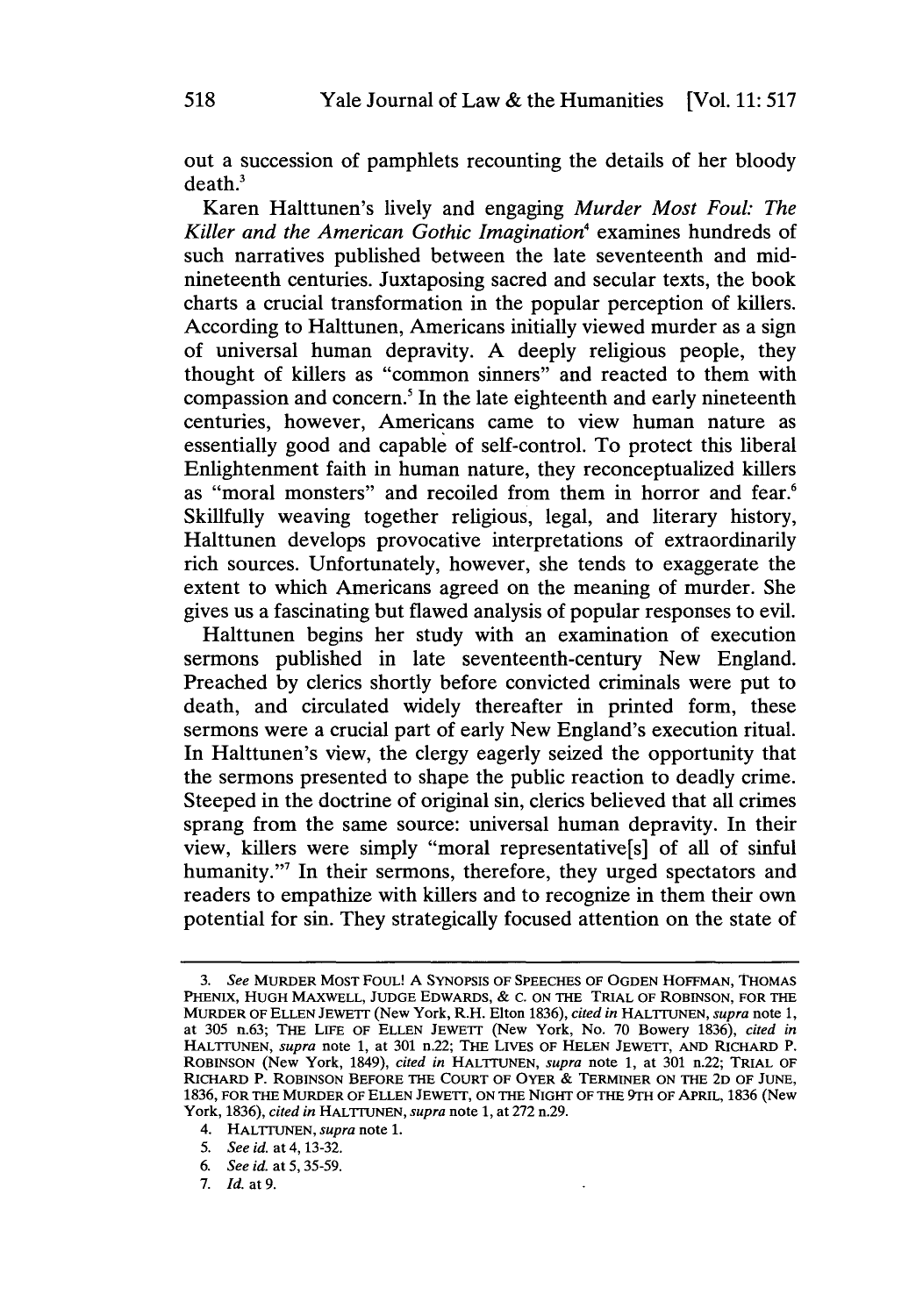killers' souls, while alluding only briefly to the violent actions that threatened to place these criminals in a separate category of transgressors. At the same time, clerics demonstrated the importance of confession and repentance in the struggle against eternal death. They shaped killers' stories into "triumphant narrative[s] of spiritual transcendence,"' and held up repentant murderers as models for more ordinary sinners to emulate. In their execution sermons, in short, clerics scripted dramas of "exemplary sinner[s] standing before compassionate spectators who joined with [them] in a collective struggle against sin."9

According to Halttunen, spectators and readers played along with this script. As the "only regular means of public communication in colonial New England," she contends, "the sermon was a powerful force in shaping that culture's values and sense of corporate purpose."<sup>10</sup> As printed texts, too, the sermons "wielded great authority **.... ""** In her view, the men and women who listened to and read these narratives responded to them precisely as the clergy directed: with an outpouring of sympathy and concern for convicted murderers. Through their sermons, then, clerics succeeded in establishing a strong bond of moral identification between condemned killers and the rest of the community.

Halttunen argues, however, that in the late eighteenth and early nineteenth centuries new narratives began to shape a very different response to murder. Specifically, a variety of secular accountsincluding trial reports, journalistic narratives, poems, and criminal autobiographies-replaced sacred ones, as lawyers, printers, poets, hack writers, and even murderers seized the task of crafting crime stories from the clergy.<sup>13</sup> In Halttunen's view, trial reports quickly became the most popular of these narratives. By the first decades of the nineteenth century, she contends, their volume so swelled that they swamped all other forms of criminal literature, demonstrating "the historical triumph of the legal discourse of murder over the theological."<sup>14</sup>

According to Halttunen, this new literature drew upon two conventions that infused the period's popular Gothic fiction: horror and mystery.<sup>15</sup> Unlike execution sermons, these "Gothic" murder

**15.** *See id.* at 3. Halttunen does not clarify the lines of influence that existed between Gothic murder narratives and Gothic fiction. She initially asserts that "the delineation of the

<sup>8.</sup> *Id.* at 8.

<sup>9.</sup> *Id.* at23.

<sup>10.</sup> *Id.* at 12.

<sup>11.</sup> *Id.*

<sup>12.</sup> *See id.* at 14.

<sup>13.</sup> *See id.* at 36-37.

<sup>14.</sup> *Id.* at 36.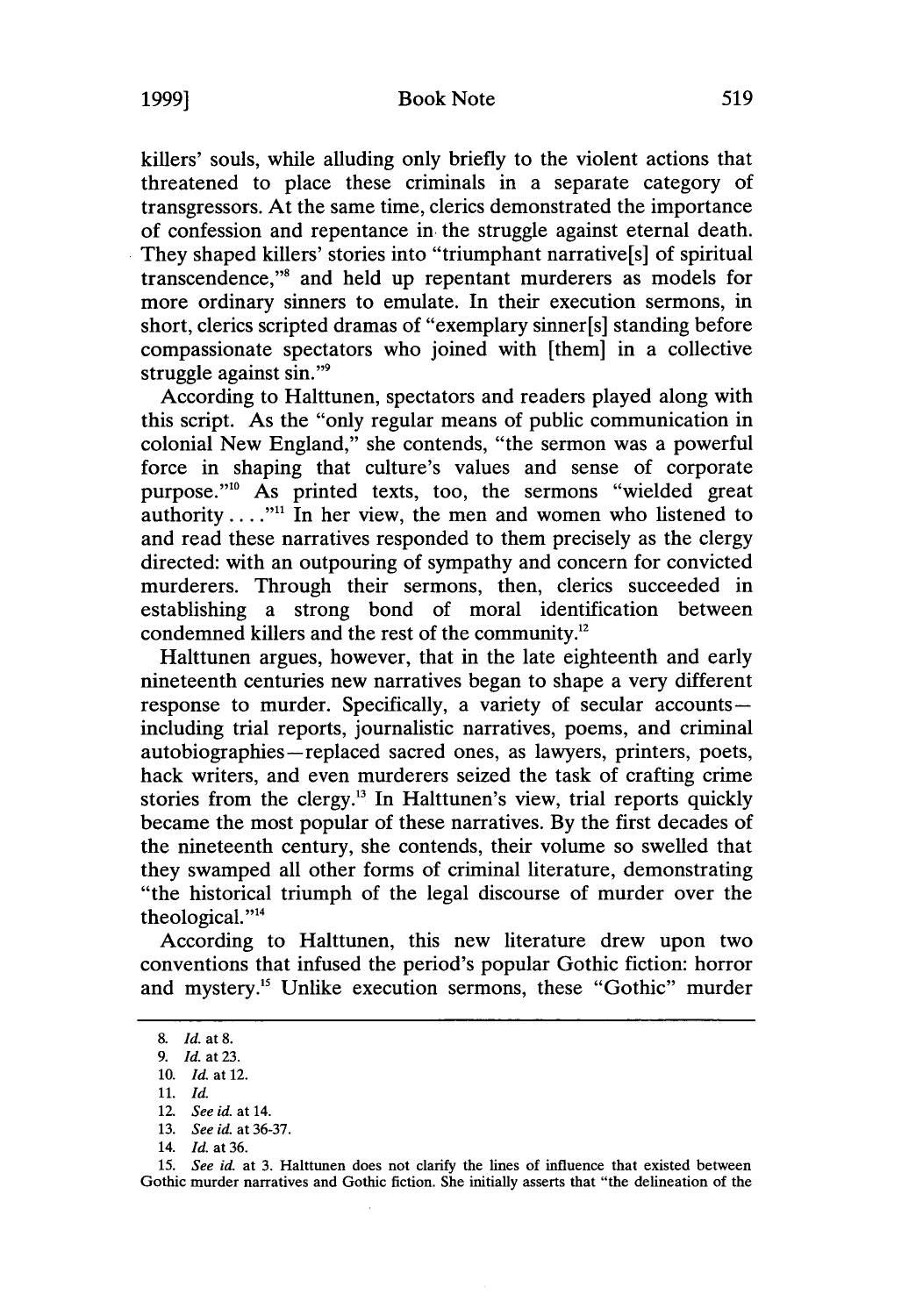narratives explicitly instructed readers to experience horror in the face of the crime. They used inflated language and graphic descriptions of violence to evoke this response.<sup>16</sup> Also in sharp contrast to the clergy's sacred stories, the new narratives added an element of mystery to murder. Influenced by the structure of the adversarial criminal trial, they presented incomplete, fragmented, and chronologically confused stories.<sup>17</sup> Long before Edgar Allan Poe's "invention" of detective fiction in 1841, Halttunen contends, nonfictional crime literature presented murder as a problem to be solved.<sup>18</sup> Not surprisingly, the major effect of the transition from a religious to a legal discourse of murder was "moral uncertainty about the nature of the crime and the assignment of guilt."19

Halttunen emphasizes, however, that these narratives did not function as a degraded pursuit of sensation for its own sake.<sup>20</sup> Rather, they enabled Americans to come to terms with radical human evil and yet still retain an Enlightenment faith in the inherent goodness of mankind. The Gothic murderer, like the villain in Gothic fiction, was "first and last a moral monster, between whom and the normal majority yawned an impassable gulf."<sup>21</sup> Readers were instructed to shrink from this monster with a horror that "confirmed their own 'normalcy' in the face of the morally alien" and with a sense of mystery that "testified to their own inability even to conceive of such an aberrant act."<sup>22</sup> By highlighting the meaninglessness and mystery of murder, Gothic narratives protected the liberal Enlightenment view of human nature as essentially good, rational, and capable of self-control.<sup>23</sup>

As Halttunen insightfully suggests, however, Gothic narratives

murderer [in the non-fictional literature] *paralleled* the treatment of the villain in the popular Gothic fiction that was sweeping the Anglo-American book market at that period." *Id.* at 47 (emphasis added). Yet, later on, she contends that these conventions "were drawn from Gothic fiction." *Id.* at **116. I** construe her argument to be that there was a mutual exchange of ideas and conventions between these fictional and non-fictional texts.

**<sup>16.</sup>** *See id.* at **3, 49-59.**

**<sup>17.</sup>** *See id.* at 94-101.

*<sup>18.</sup> See id.* at **107-10.** Halttunen's analysis of the relationship between Gothic murder narratives and detective fiction is much more precise than her analysis of the relationship between Gothic murder narratives and Gothic fiction. In Halttunen's view, the detective story emerged, at least, in part, as a fantasized solution to the problem of moral uncertainty in the world of true crime-as an attempt to recreate the "sacred masterplot" of the late seventeenth century execution sermon. *See id.* at **38, 131.** Halttunen identifies a clear line of descent from the "providential eye" of the execution sermon to the omniscient "private eye" of 19th-century detective fiction. *See id* at **132.** In her view, late eighteenth-century murder narratives thus anticipated and, in fact, influenced the development of the detective story.

**<sup>19.</sup>** *Id.* at **97.**

<sup>20.</sup> *See id.* at **3.**

<sup>21.</sup> *Id.* **at 5.**

<sup>22.</sup> *Id.*

**<sup>23.</sup>** *See id.* at 3-4, **59,** 234-35, 239-40.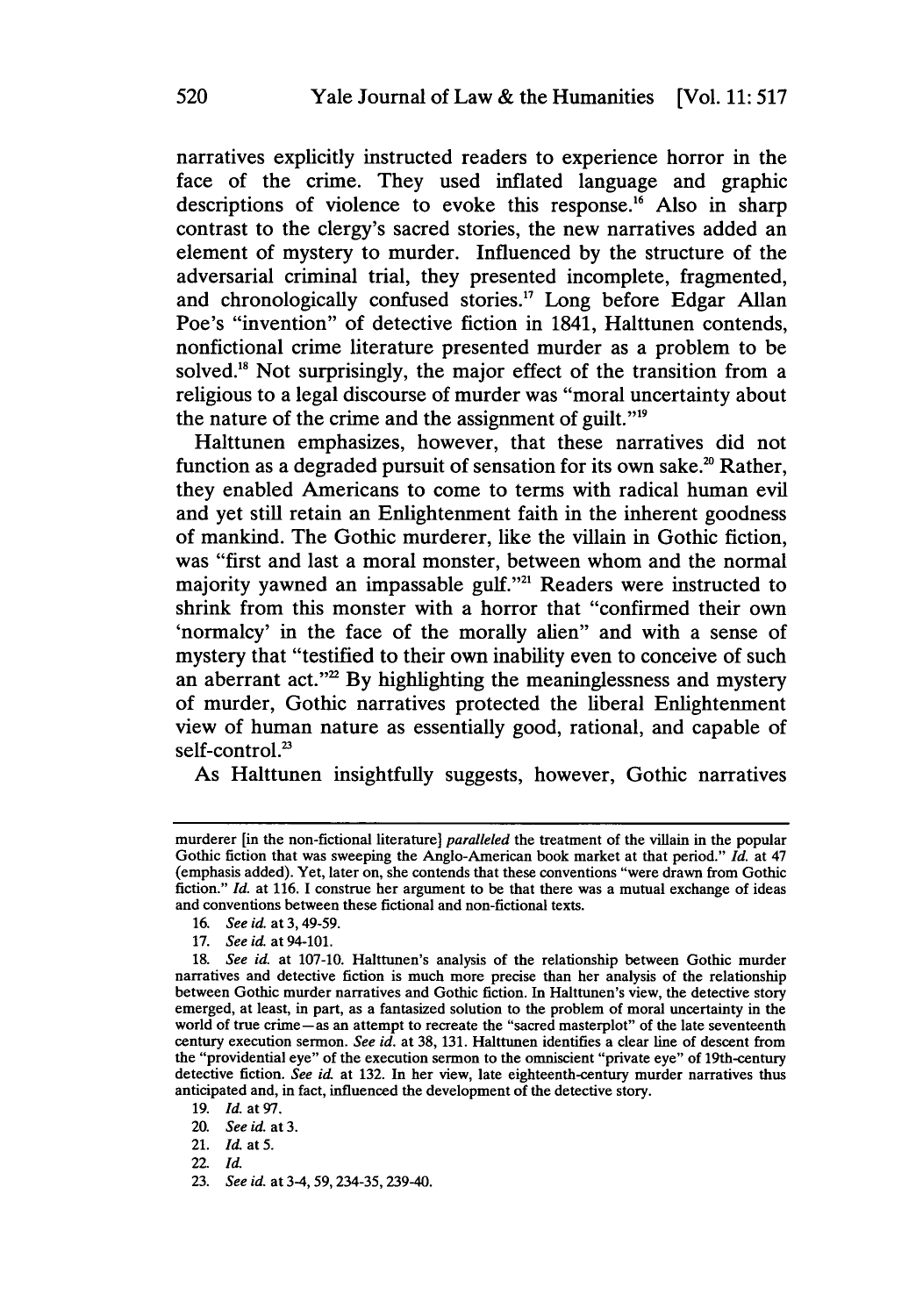## Book Note

**1999]**

undermined readers' comfortable sense of distance from deadly violence even as they worked to create it. In the late eighteenth and early nineteenth centuries, she explains, humanitarian reformers ushered in a revolution in sensibility by proclaiming pain to be intolerable and death repulsive. In the process, they gave rise to a "pornography of violence" that fed a taste for human suffering at the same time that it confirmed the guilt attached to that taste.<sup>24</sup> Gothic murder narratives became a major expression of this pornography.<sup>25</sup> By inviting readers to linger over-and even to enjoy-graphic descriptions of killers' violence, these narratives transformed readers into voyeuristic spectators.26 By requiring them imaginatively to reenact grisly murders so as to solve their mysteries, the new literature forced readers to think like killers.<sup>27</sup> Thus, even as Gothic narratives sought to establish an unsurpassable moral gulf between murderers and the rest of society, they served to implicate readers in killers' evil.<sup>28</sup>

This simultaneous fascination with and revulsion for deadly crime was not the only tension expressed in the new murder literature. In Halttunen's view, Gothic narratives also manifested anxieties about relations between men and women. In an illuminating chapter on the "domestic-Gothic tale of murder," she demonstrates the ways in which stories of domestic murder brought the horror and mystery "home," transforming the newly constructed sentimental family itself into a site of Gothic violence.<sup>29</sup> In an equally enlightening chapter on the "sexual-Gothic tale of murder," she shows the ways in which stories of sexual murder shifted attention from the male murderer as monstrous moral alien to his female victim as monstrous sexual alien. By making women's sexuality the subject of horror and mystery, she argues, these tales revealed fundamental anxieties about the new ideal of female passionlessness.'

Halttunen concludes the book with an analysis of one other category of deadly crime that frequently appeared in the Gothic literature: murder committed by madmen. Tracing developments in medical jurisprudence from the mid-eighteenth century through the mid-nineteenth, Halttunen shows how doctors joined lawyers in shaping the meaning of criminal guilt and constructing the concept of mental "deviance." According to Halttunen, they crafted an insanity

<sup>24.</sup> *See id.* at 62-83.

<sup>25.</sup> *See id.* at 61-62, 83-90.

<sup>26.</sup> *See id.* at 86-87.

<sup>27.</sup> *See id.* at 133-34.

<sup>28.</sup> *See id.* at 89-90, 133-34.

<sup>29.</sup> *See id.* at 135-71.

<sup>30.</sup> *See id.* at 172-207.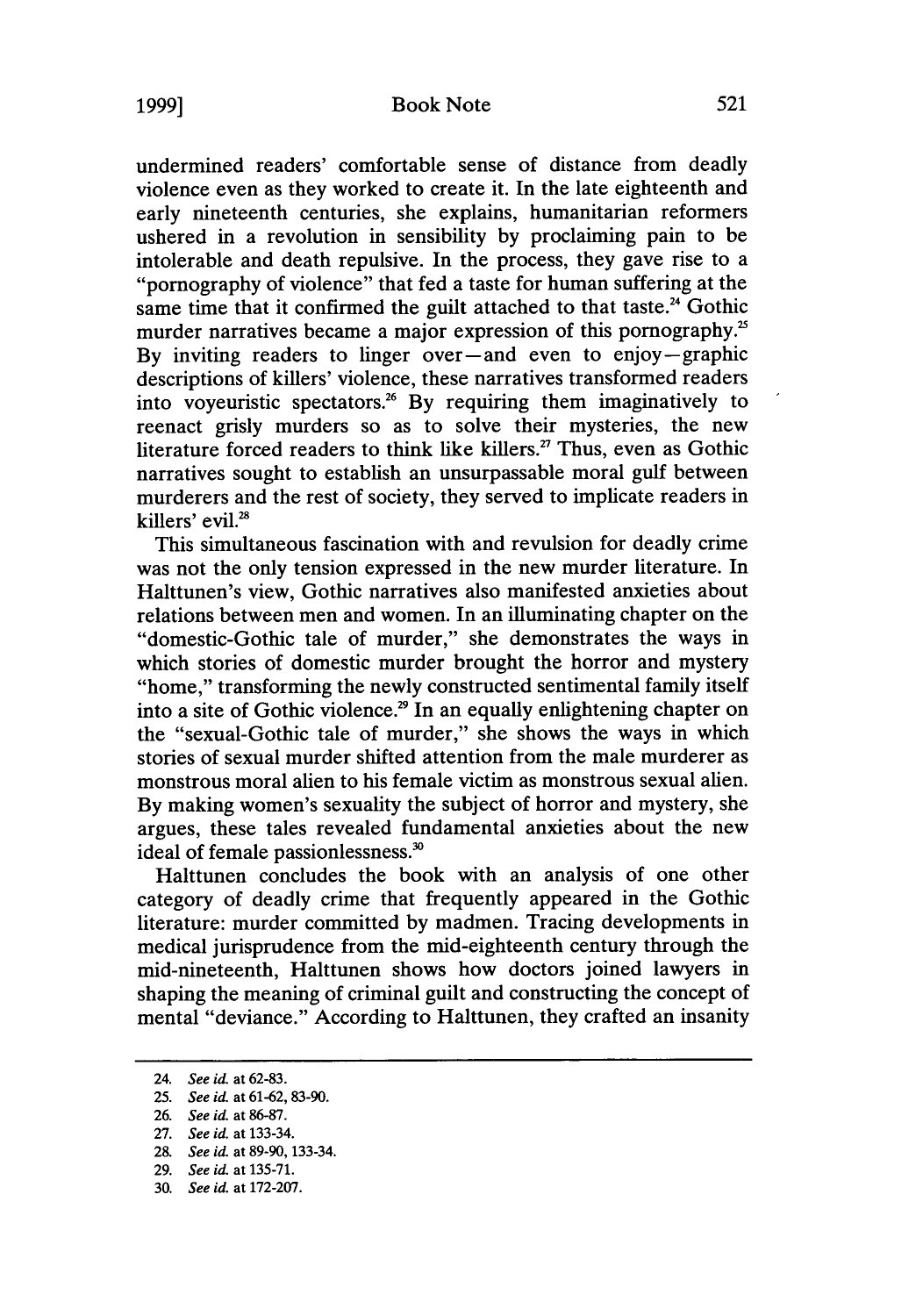defense that relegated the worst criminal offenders to a "category outside human nature."<sup>31</sup> The "purest cultural expression of the murderer as Gothic monster,"<sup>32</sup> she argues, this defense mandated the quarantining of criminals in mental hospitals and penitentiaries while it reinforced the sense of "radical otherness" upon which that quarantining was based.<sup>33</sup>

Running through Halttunen's analysis, and explored in some detail in the epilogue, is the claim that the Gothic imagination continues to shape the popular response to murder to this day.<sup>34</sup> In her view, the conventions of horror and mystery still "express and reinforce the inexplicability of radical human evil within a liberal, secular world view."35 In the last few pages of the book, however, she raises the possibility that this response might finally be changing. In two contemporary accounts of murder-the film, *Seven,* and the book, *Dead Man Walking-she* detects a critique of the concept of criminal deviance that has held sway since the early nineteenth century.<sup>36</sup>

Although *Murder Most Foul* contains subtle and sophisticated insights about the cultural construction of murder, it possesses several crucial weaknesses. Most important, it fails to capture the ambiguity and contestation that has characterized the popular response to deadly violence in this country. Halttunen finds consensus everywhere-in early New England as well as in midnineteenth-century America. Rather than probe the multiple meanings of the clergy's "sacred masterplot"<sup>37</sup> or the legists' "Gothic tale,"38 she insists that these narratives each expressed and shaped a single response to deadly crime. She seriously exaggerates the extent to which different groups of people in this country shared values, views, and traditions, and ends up obscuring the ways in which particular individuals crafted, appropriated, and interpreted murder narratives for themselves.<sup>39</sup>

Halttunen's analysis of the popular response to murder in early

<sup>31.</sup> *Id.* at 227.

<sup>32.</sup> *Id.* at 238.

<sup>33.</sup> *See id.* at 227, 240.

<sup>34.</sup> *See id.* at 6, 132, 174, 241-46.

<sup>35.</sup> *Id.* at 242.

<sup>36.</sup> *See id.* at 246-50.

<sup>37.</sup> *Id.* at 38.

<sup>38.</sup> *Id.* at 4.

<sup>39.</sup> For a lucid discussion of the problems associated with this type of approach to cultural history and a brief sketch of an alternative approach that emphasizes "difference" over history and a brief sketch of an alternative approach that emphasizes <sup>a</sup>difference" over<br>"community," see Lynn Hunt, *Introduction: History, Culture, and Text, in* THE NEW CULTURAL HISTORY **1,** 12-14 (Lynn Hunt ed., 1989); *see also* Suzanne Desan, *Crowds, Community, and Ritual in the Work of E.P. Thompson and Natalie Davis, in* THE NEW CULTURAL HISTORY, *supra,* at 47, **56-71** (criticizing the concept of "communal consensus," as it has been used in the work of two influential historians).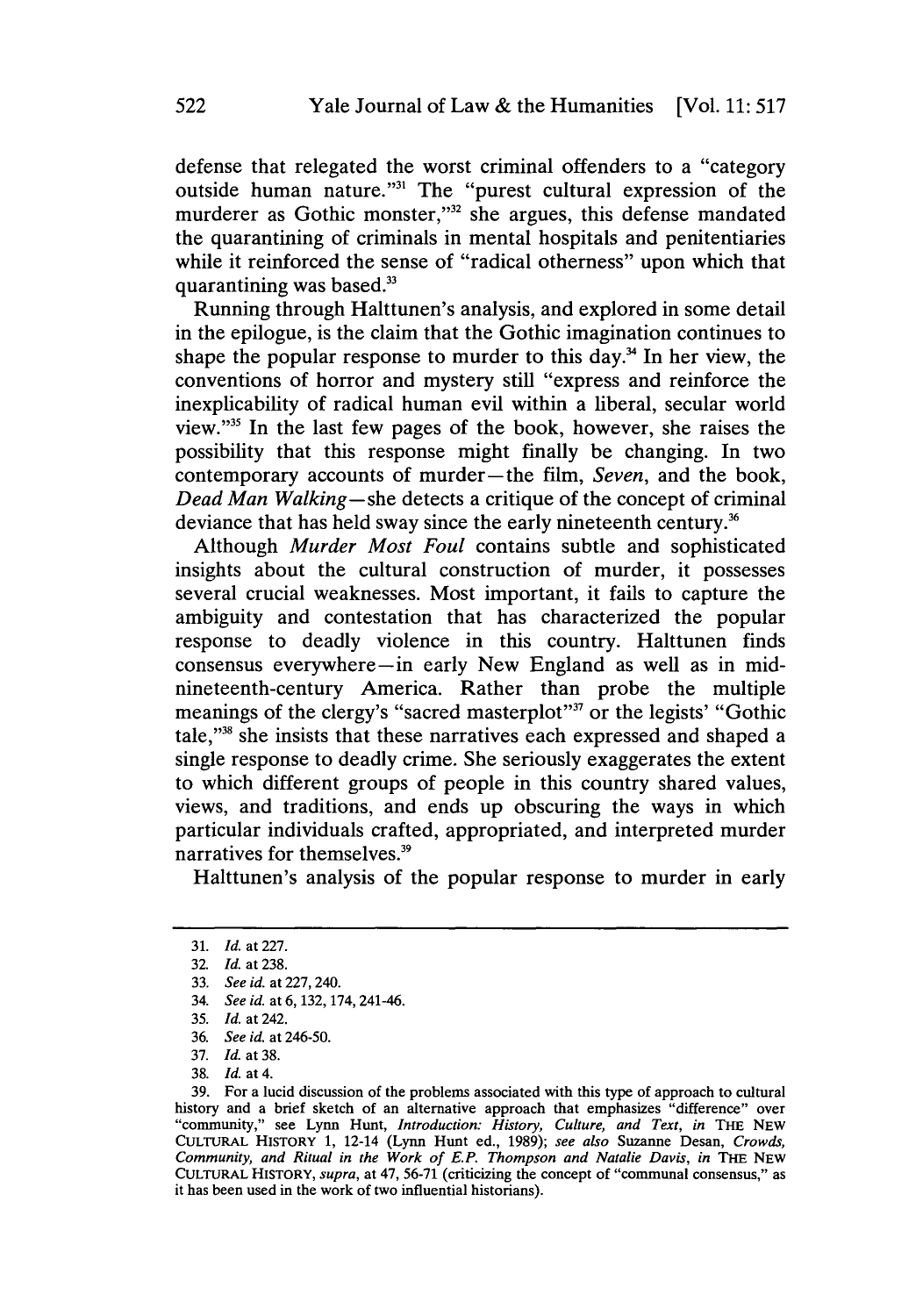**1999]**

New England suffers from this simplification. Like the clerics whose sermons she draws upon, Halttunen portrays a deeply religious and thoroughly homogenous society in which providential activity explained all worldly occurrences and evil posed no mysteries demanding explanation.<sup>40</sup> The clergy's sermons, however, tell us little about the ways in which the laity responded to deadly violence. There are many reasons to believe that the laity did not accept all of the clergy's teachings and even acted contrary to their wishes. As David D. Hall has argued, "the people of late seventeenth-century New England lived in a world that had not one but several different meanings."<sup>41</sup> In this world, Bibles and sermons circulated alongside jestbooks, street ballads, and romances. People memorized pious verse, but also eagerly devoured stories of sex, witchcraft, death, and violence.42 In this world, too, people puzzled over mysteries and magic.43 Early New England culture, in short, was marked by both "consensus and resistance."<sup>44</sup>

The men and women who inhabited this society surely responded to murder in more complex ways than Halttunen portrays. She fails to consider the possibility, for example, that some individuals may have reacted to killers with a mixture of horror and fascination, rather than with empathy and contrition. Spectators at public executions may well have only pretended to play along with the clergy's script and may well have formed their own, very different conclusions about convicted killers.<sup>45</sup> They could have nurtured secret fantasies about deadly violence all the while that they appeared to join the clergy in serious struggles against sin. Halttunen fails to recognize that the laity's views about murder might have diverged from those of the clergy. Her analysis of the popular perception of murder in early New England thus remains incomplete.

Halttunen's analysis of the Gothic response to murder that took

<sup>40.</sup> *See* HALTrUNEN, *supra* note 1, at 115.

<sup>41.</sup> DAvID D. HALL, WORLDS OF WONDER, DAYS OF JUDGMENT: POPULAR RELIGIOUS BELIEF IN EARLY NEW ENGLAND **1** (1989).

<sup>42.</sup> *See id.* at 21, 31, 52-57, 112; *see also* PAUL BOYER & STEPHEN NISSENBAUM, SALEM POSSESSED: THE SOCIAL ORIGINS OF WITCHCRAFT 209-16 (1974) (arguing that the men and women of early New England were simultaneously frightened of and fascinated by evil).

<sup>43.</sup> *See* JON BUTLER, AWASH IN A SEA OF FAITH: CHRISTIANIZING THE AMERICAN PEOPLE 67-97 (1990); HALL, *supra* note 41, at 71-110.

<sup>44.</sup> HALL, *supra* note 41, at 12.

<sup>45.</sup> *See id.* at 168 (arguing that the meaning of public executions in early New England was fluid and ambiguous). Halttunen contends that these executions "participate[d] in the theatrical nature of early modem punishment." HALTTUNEN, *supra* note **1,** at **23.** Yet she does not fully explore the implications of this theatricality; she fails satisfactorily to answer the question, "how exactly were [spectators] *affected* **[by** these executions] ... ?" *Id.* (emphasis added). She simply invokes the "explicit *purpose* of the spectacle[s], as expressed in the [clergy's] execution sermons **.** *Id. I.."* (emphasis added).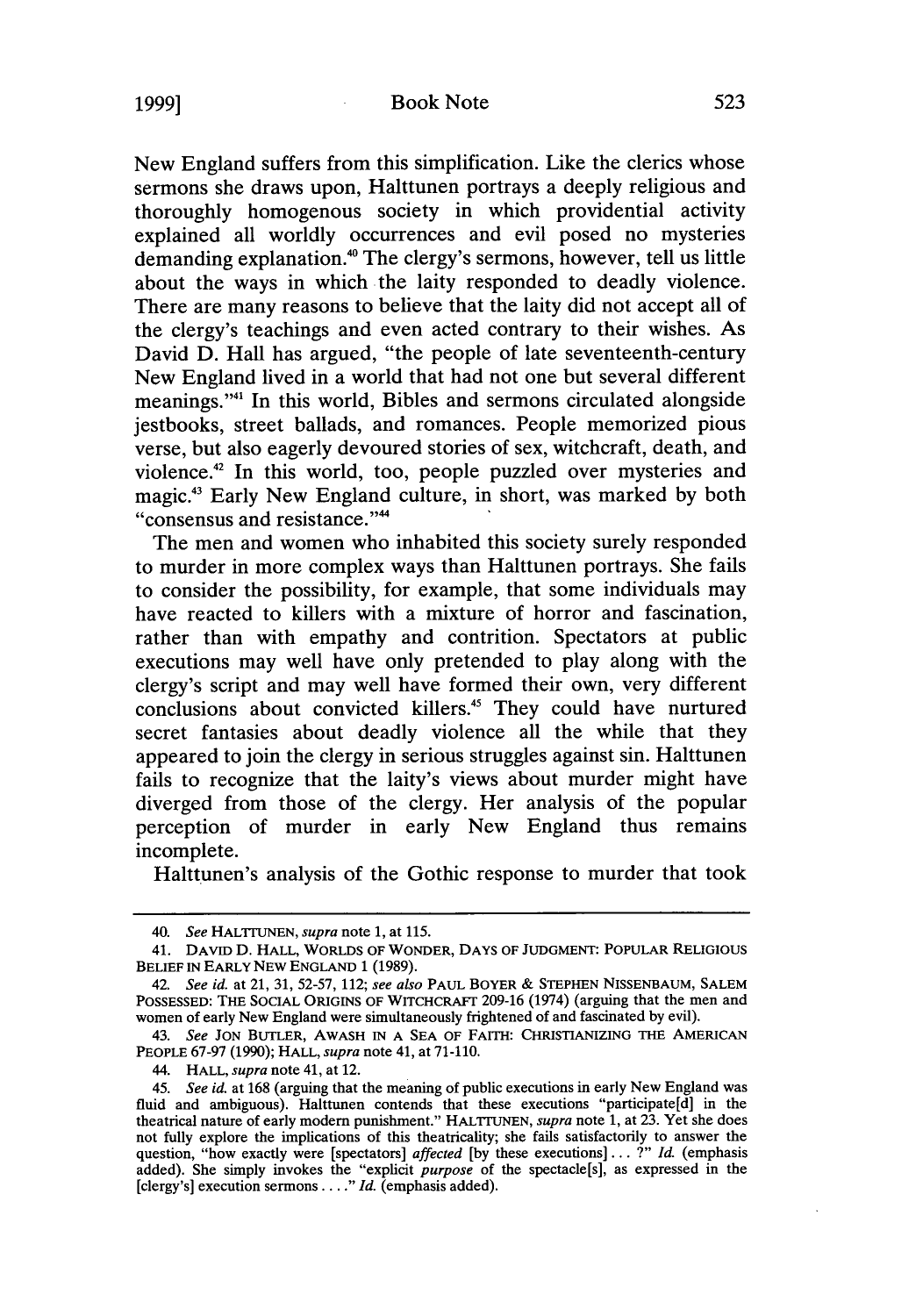hold in the late eighteenth and early nineteenth centuries suffers from similar simplification. She insists that the period's popular trial reports contained one monolithic narrative-"the Gothic narrative of murder."<sup>46</sup> Yet, as she herself observes,<sup>47</sup> the adversarial criminal trial gave birth to a tradition of *competing* stories.<sup>48</sup> Sentimental stories challenged Gothic ones in late eighteenth- and nineteenth-century courtrooms, as lawyers increasingly adopted the strategies of sentimental novelists in crafting their speeches and arguments.<sup>49</sup> Defense lawyers, in particular, drew upon the tropes and themes of sentimentalism in trials involving the insanity plea.<sup>50</sup> They appealed to jurors' compassion for their mentally afflicted clients, seeking to efface the divide between prisoner and juror. Such strategies figured especially prominently in the defense of husbands charged with murdering their wives' lovers.<sup>51</sup> Attorneys insisted that these husbands had become deranged with grief over their wives' infidelity and had killed their rivals during moments of insanity. They presented these killers as objects of pity, and insisted that they had

49. For discussions of the appearance of sentimental tropes in late 18th- and 19th-century criminal trials, see DANIEL A. COHEN, PILLARS OF SALT, MONUMENTS OF GRACE: NEW ENGLAND CRIME LITERATURE **AND** THE ORIGINS OF AMERICAN POPULAR CULTURE, 1674- 1860, at 167-94 (1993); Michael Jonathan Millender, The Transformation of the American Criminal Trial, 1790-1875, at 309-36 (1996) (unpublished Ph.D. dissertation, Princeton University) (on file with author). For an analysis of the ways in which sentimental stories permeated civil adultery trials and informed the development of 19th-century family law, see permeated civil adultery trials and informed the development of 19th-century family law, see<br>LAURA HANFT KOROBKIN, CRIMINAL CONVERSATIONS: SENTIMENTALITY AND NINETEENTH-CENTURY LEGAL STORIES OF ADULTERY 15-16, 61-91, 125-58 (1998). For discussions of the ways in which 19th-century sentimental novelists themselves affected social and legal change through their fiction, see PHILIP FISHER, HARD FACTS: FORM AND SETTING IN THE AMERICAN NOVEL 87-127 (1987); JANE TOMPKINS, SENSATIONAL DESIGNS: THE CULTURAL WORK OF AMERICAN FICTION, 1790-1860, at 122-46 (1985); Elizabeth B. Clark, *"The Sacred Rights of the Weak": Pain, Sympathy, and the Culture of Individual Rights in Antebellum America,* 82 J. AM. HIST. 463, 484-87 (1995); Sarah Barringer Gordon, *"Our National Hearthstone": Anti-Polygamy Fiction and the Sentimental Campaign Against Moral Diversity in Antebellum America,* 8 YALE J.L. & HUMAN. 295,305-46 (1996). *But see ANN* DOUGLAS, THE FEMINIZATION OF AMERICAN CULTURE (1977) (arguing that the triumph of "feminizing," sentimental forces in the 19th century limited the possibilities for change and thwarted the development of American culture).

50. *See* Millender, *supra* note 49, at 333-36. For a contemporary critique of the use of sentimental strategies in the 19th-century insanity defense, see MARK TWAIN & CHARLES DUDLEY WARNER, THE GILDED AGE: A TALE OF TODAY (Meridian 1994) (1873). For an analysis of this aspect of the novel, see KOROBKIN, *supra* note 49, at 85-89. 51. For discussions of these strategies in 19th-century trials, see Melissa J. Ganz, *Wicked*

<sup>46.</sup> HALTI'UNEN, *supra* note 1, at 4 (emphasis added).

<sup>47.</sup> *See id.* at 101-02.

<sup>48.</sup> For a discussion of the rise of the modem adversarial criminal trial, see John H. Langbein, *Shaping the Eighteenth-Century Criminal Trial: A View from the Ryder Sources, 50* U. CHI. L. REV. 1, 123-34 (1983). For a discussion of "narrative competition" in the courtroom. **U.** CHI. L. REv. **1,** 123-34 **(1983).** For a discussion of "narrative competition" in the courtroom, see Lawrence M. Friedman, *Law, Lawyers, and Popular Culture,* **98** YALE **L.J. 1579,** <sup>1595</sup> (1989).

*Women and Veiled Ladies: Gendered Narratives of the McFarland-Richardson Tragedy, 9* YALE J.L. & FEMINISM 255, 283-92 (1997); Hendrik Hartog, *Lawyering, Husbands' Rights, and "the Unwritten Law" in Nineteenth-Century America* 84 J. AM. HIST. 67, 83-84, 90-91 (1997); Millender, *supra* note 49, at 333-36.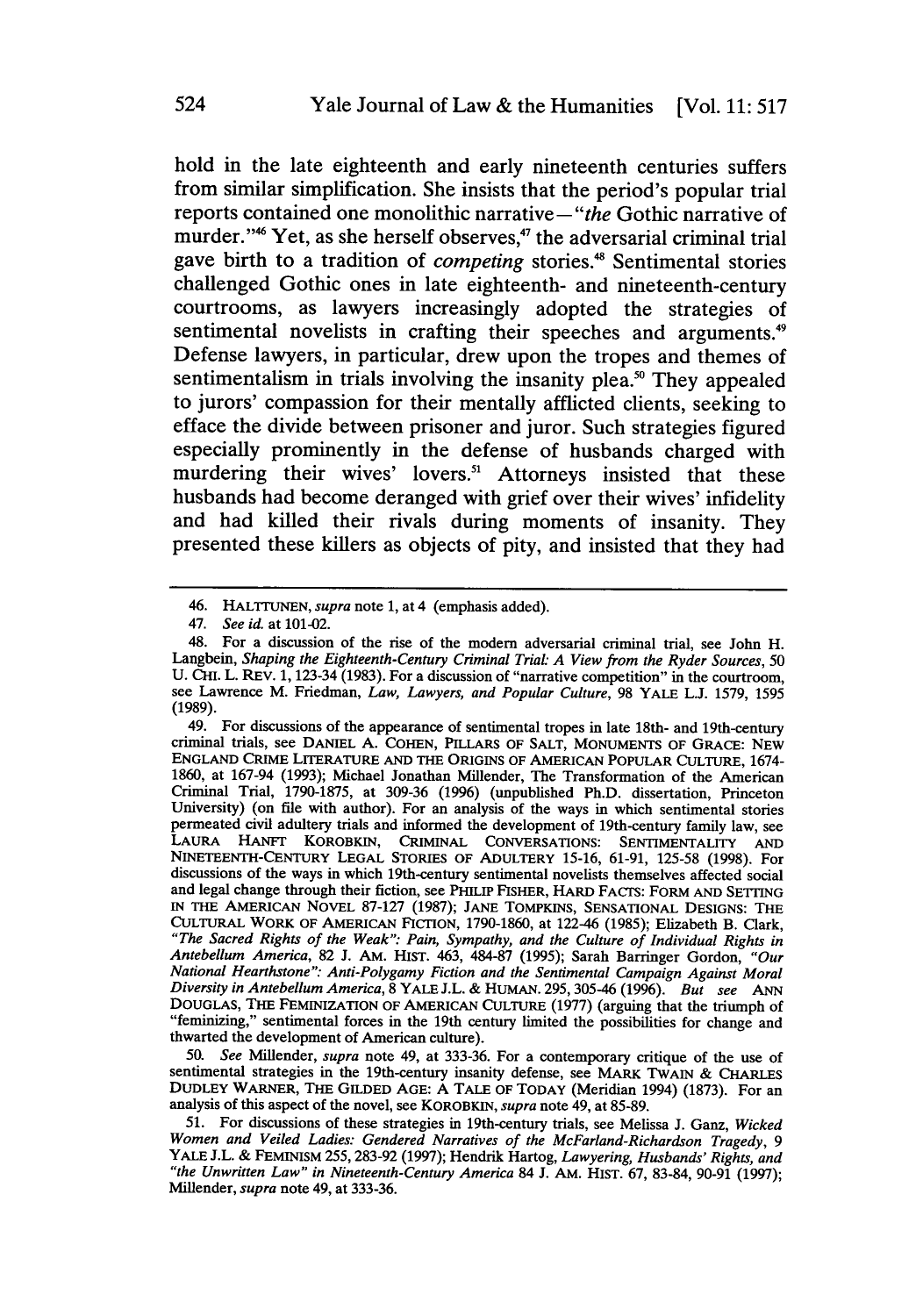acted in ways that all other husbands could understand.<sup>52</sup> Although

Halttunen recognizes that defense lawyers attempted to arouse jurors' compassion for their mentally troubled clients,<sup>53</sup> she superimposes a Gothic narrative on their sentimental one. In her view, "the compassion invoked for the nineteenth-century mad person was grafted onto radical difference."<sup>54</sup> Defense lawyers, she contends, "appealed to jurors' presumed terror and repugnance in the face of the mental alien."<sup>55</sup> According to Halttunen, "the horror of difference [in this narrative] ... overrode the compassion formally summoned in [it]."<sup>56</sup> This analysis seriously underestimates the power of sympathy in the criminal courtroom. Halttunen errs in dismissing the sentimental murder narrative contained in the nineteenthcentury insanity defense."

Halttunen errs, too, in obscuring differences among the various types of murder narratives that emerged in the late eighteenth and early nineteenth centuries. Although she tells us that a diverse group of writers began to author many kinds of narratives during this period," she focuses almost exclusively on the trial reports compiled by lawyers, clerks, and journalists. The other criminal genres-such as poems and autobiographies-fade into the background of her story. When she refers to them, she typically lumps them all together, vaguely alluding to the "larger popular literature" of murder.<sup>59</sup> As a result, she leaves us with the impression that convicted criminals, sentimental poets, lawyers, and hack writers all portrayed killers in exactly the same way-a suspect claim about such a "diverse array" $\omega$  of authors. Halttunen compounds the problem by obscuring the agency of these individuals and highlighting the "cultural work"<sup>1</sup> performed by the murder

59. *Id.* at 107.

<sup>52.</sup> *See Ganz, supra* note 51, at 285-89; Hartog, *supra* note 51, at 83-84.

<sup>53.</sup> *See* HALTrUNEN, *supra* note 1, at 236.

<sup>54.</sup> *Id.*

<sup>55.</sup> *Id.*

<sup>56.</sup> *Id.*

<sup>57.</sup> Sentimental views of killers also surfaced outside the courtroom in the antigallows movement that took shape in the late eighteenth and early 19th centuries. *See* DAVID BRION DAVIS, The Movement to Abolish Capital Punishment in America, 1787-1861, in FROM HOMICIDE TO SLAVERY: STUDIES IN AMERICAN CULTURE 17,23-25 **(1986).** Those who called for the abolition of capital punishment sought to arouse others' compassion for the suffering of condemned criminals. They thus drew upon sympathetic treatments of criminals in contemporary fiction and poetry. *See id.* at 23. For an interesting twist on the use of sentimental arguments in the antigallows movement, see BENJAMIN RUSH, AN ENQUIRY INTO THE EFFECTS OF PUBLIC PUNISHMENTS **UPON** CRIMINALS AND **UPON** SOCIETY (Phila., Joseph James **1787).** Rush expressed concern that spectators at public punishments were sympathizing with condemned murderers and thereby losing respect for the law. *See* id

**<sup>58.</sup>** *See* HALTrUNEN, *supra* note 1, at 35-37.

**<sup>60.</sup>** *Id.* at **37.**

**<sup>61.</sup>** Id. at 2.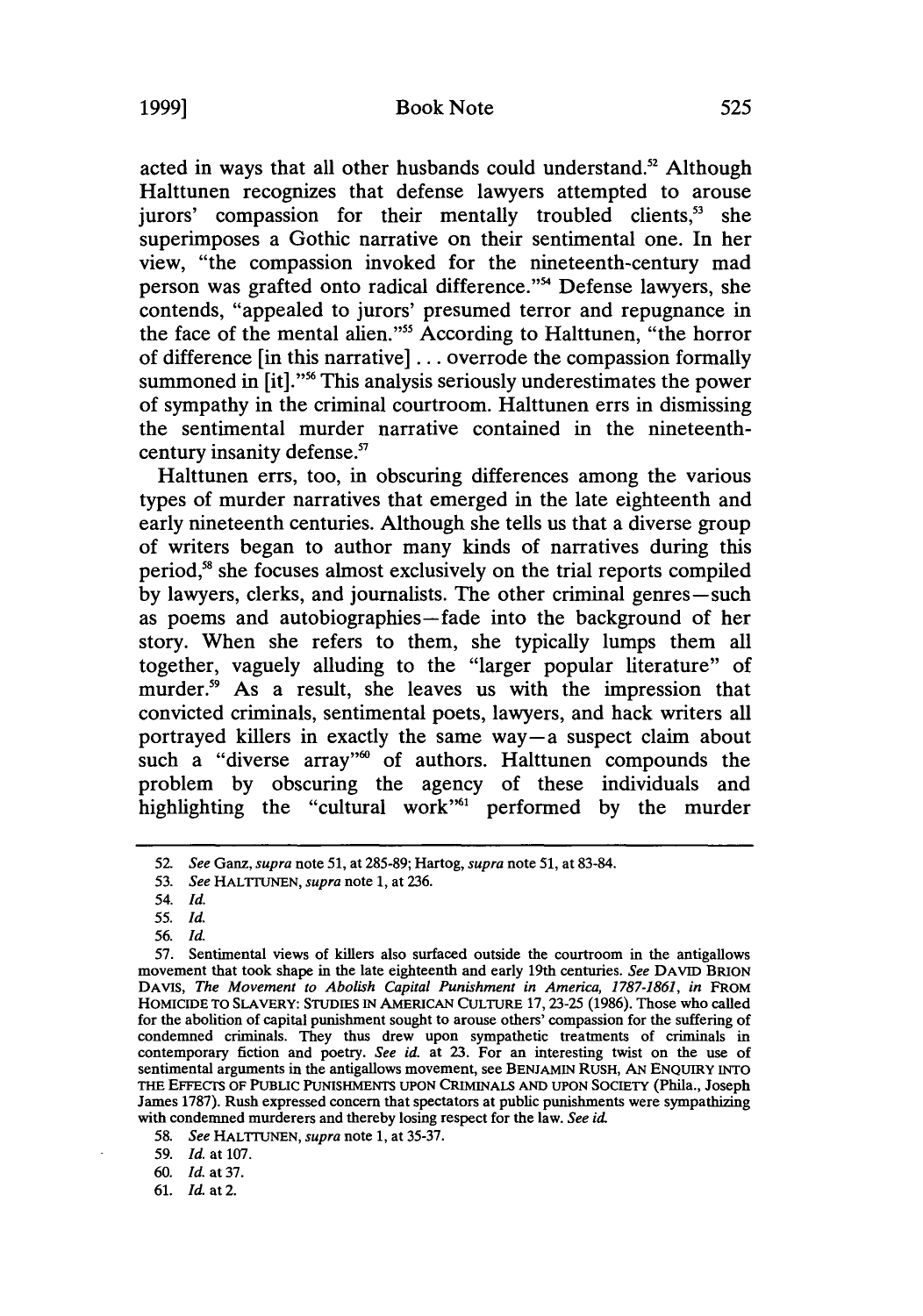narratives themselves.62 She greatly weakens her analysis **by** effacing the authors behind these varied texts and **by** failing to probe the differences in their backgrounds and views.

Just as Halttunen fails to show that Americans crafted narratives expressing a single view of deadly crime in this period, she fails to demonstrate that readers interpreted and reacted to these narratives in only one way. She offers little evidence showing that individuals actually experienced shock and horror upon reading these tales, and she does not support her claim that "isolated readers [became]... mired down in [evil], immobilized and speechless in their alienation and disgust."<sup>63</sup> Jurors and spectators frequently responded to defense lawyers' sentimental murder stories with sympathy and tears;<sup>64</sup> readers surely did, too. Halttunen overlooks these compassionate responses to deadly criminals.

Nor does Halttunen convincingly demonstrate that readers responded to Gothic narratives with mysterious bewilderment and moral uncertainty. Although she rightly points out the prevalence of "mysterious" language in the murder literature, she fails to show that readers themselves found it impossible to understand or to explain incidents of deadly violence.<sup>65</sup> Her own analysis of the literature of domestic murder suggests that jurors had little trouble assigning blame to women who stepped out of their "proper" roles.<sup>66</sup> The frequency with which spectators applauded in the courtroom upon hearing pieces of testimony and announcements of verdicts also suggests that they felt some sense of confidence in their ability to discern what had happened and who was responsible for the violence.<sup>67</sup> Halttunen ultimately fails to show that the Gothic texts influenced Americans in the ways that she contends they did.

Halttunen errs, moreover, **in** failing to consider the ways in which

**<sup>62.</sup>** *See, e.g., id.* at **5** ("[T]he new [Gothic] narrative sought out especially shocking or bloody murders... for representation."); *id.* at **35** ("Around mid-century, the popular literature of murder in America began a major reconstruction of the murderer, from common sinner into moral alien **....");** *id.* at **96** ("In [the] context [of the rising professional status of lawyers and the emergence of the adversarial criminal trial, popular murder literature turned increasingly to the trial report as the most appropriate narrative for exploring the nature of the crime.").

**<sup>63.</sup>** *Id.* at **59.** Similarly, Halttunen offers no evidence showing that Gothic narratives forced "readers [to] engage in an endless ritual repetition of shock and speechlessness." *Id.* at **133.**

<sup>64.</sup> *See, e.g.,* Ganz, *supra* note **51,** at **290-91** (analyzing the sentimental scenes enacted in the courtroom during the McFarland-Richardson trial of **1870).**

**<sup>65.</sup>** Halttunen claims, for example, that "mystery... construct[ed] an open-ended and ultimately doomed effort to achieve moral certainty concerning what happened and who was responsible." **HALTrUNEN,** *supra* note **1,** at **133.** She contends, too, that none of the factors typically cited to explain deadly violence in this period-such as environmental influences, motives, and ungoverned passions- "proved as intellectually satisfying as the earlier invocation of innate depravity." *Id.* at 44. **She** offers no support for either of these assertions.

**<sup>66.</sup>** *See id.* at **151-57, 182-207.**

**<sup>67.</sup>** *See id.* at 87-88, 155.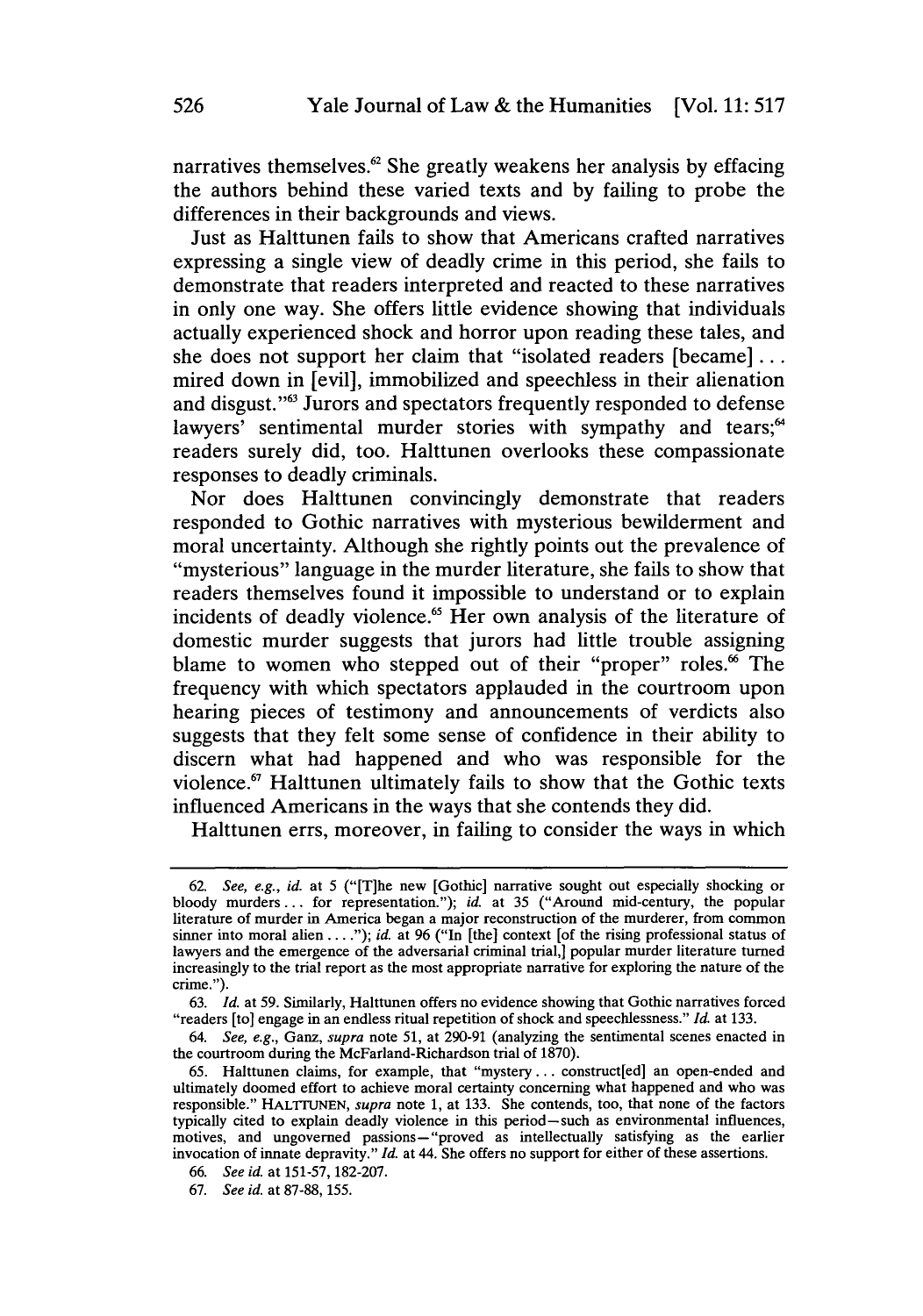## Book Note

racial conflict and regional difference informed the popular perception of murder in the nineteenth century. She focuses her attention on responses to murder in the northeastern part of the country, where the overwhelming majority of trial reports were printed and published. Violence, however, formed a steady backdrop to daily life in the nineteenth-century South, where a strong code of honor sanctioned deadly behavior among white men.<sup>68</sup> In the antebellum period, moreover, many southerners overlooked the murder of slaves by white people.<sup>69</sup> And in the postbellum era, shockingly high numbers of white men participated in and approved of mobs that lynched supposed rapists among black males.<sup>70</sup> These incidents remind us that at many moments during the nineteenth century some Americans tolerated and even respected killers. Halttunen's model leaves no room for these men and women who thought of murderers as heroes rather than monsters.

Halttunen's suggestion that the Gothic imagination has shaped the popular response to deadly crime in America ever since the early nineteenth century, moreover, is problematic. Although she makes scattered allusions to trial reports issued in the second half of the nineteenth century, $71$  she offers no sustained analysis of murder literature published during or after this period. Rather, her study rests upon a group of murder narratives published up through the 1850s. The sweeping assertions that she makes about contemporary responses to murder, particularly in the epilogue, $\alpha$ <sup>2</sup> weaken the book. In the end, her argument loses its historical grounding. She leaves us with broad generalizations about the "pervasive acceptance of the

**<sup>68.</sup>** For discussions of the southern code of honor and the frequent occurrence of deadly violence in the 19th-century South, see EDWARD L. AYERS, **VENGEANCE AND** JUSTICE: **CRIME AND PUNISHMENT** IN THE 19TH-CENTURY **AMERICAN** SOUTH 9-33 (1984); BERTRAM WYATT-BROWN, **SOUTHERN** HONOR: ETHICS **AND** BEHAVIOR **IN** THE OLD SOUTH 350-401 (1982); Elliot J. Gorn, *"Gouge and Bite, Pull Hair and Scratch": The Social Significance of Fighting in the Southern Backcountry,* 90 AM. HIST. REV. 18 (1985); Kenneth S. Greenberg, *The Nose, the Lie, and the Duel in the Antebellum South,* 95 AM. HIST. REV. 57 (1990).

<sup>69.</sup> For discussions of the murder of slaves in antebellum America, see LAWRENCE M. FRIEDMAN, CRIME **AND PUNISHMENT IN** AMERICAN HISTORY 84-93 (1993); JAMES OAKES, SLAVERY AND FREEDOM: AN INTERPRETATION OF THE OLD SOUTH 160-66 (1990); MARK V. TUSHNET, THE AMERICAN LAW OF SLAVERY, 1810-1860, at 84, 96-104 (1981). In the words of one court, it was "in the nature of things" that the "'homicide of a slave [could] be extenuated **by** acts, which would not produce a legal provocation if done **by** a white person."' TUSHNET, *supra,* at 101 (quoting State v. Tackett, 8 N.C. (1 Hawks) 210 (1820)).

**<sup>70.</sup>** For discussions of lynchings in the late 19th- and early 20th-century South, see W. FITZUGH BRUNDAGE, LYNCHING IN THE NEW SOUTH: GEORGIA AND VIRGINIA, 1880-1930, at 49-85 (1993); JACQUELYN DOWD HALL, REVOLT AGAINST CHIVALRY: JESSE DANIEL **AMES AND THE WOMEN'S** CAMPAIGN AGAINST **LYNCHING 129-57 (1993);** MARTHA **HODES,** WHITE WOMEN, BLACK **MEN:** ILLICIT **SEX** IN THE **NINETEENTH-CENTURY SOUTH** 176-208 **(1997).**

**<sup>71.</sup>** *See* HALTTUNEN, *supra* note **1,** at **114, 125,179.**

**<sup>72.</sup>** *See id.* at 241-50.